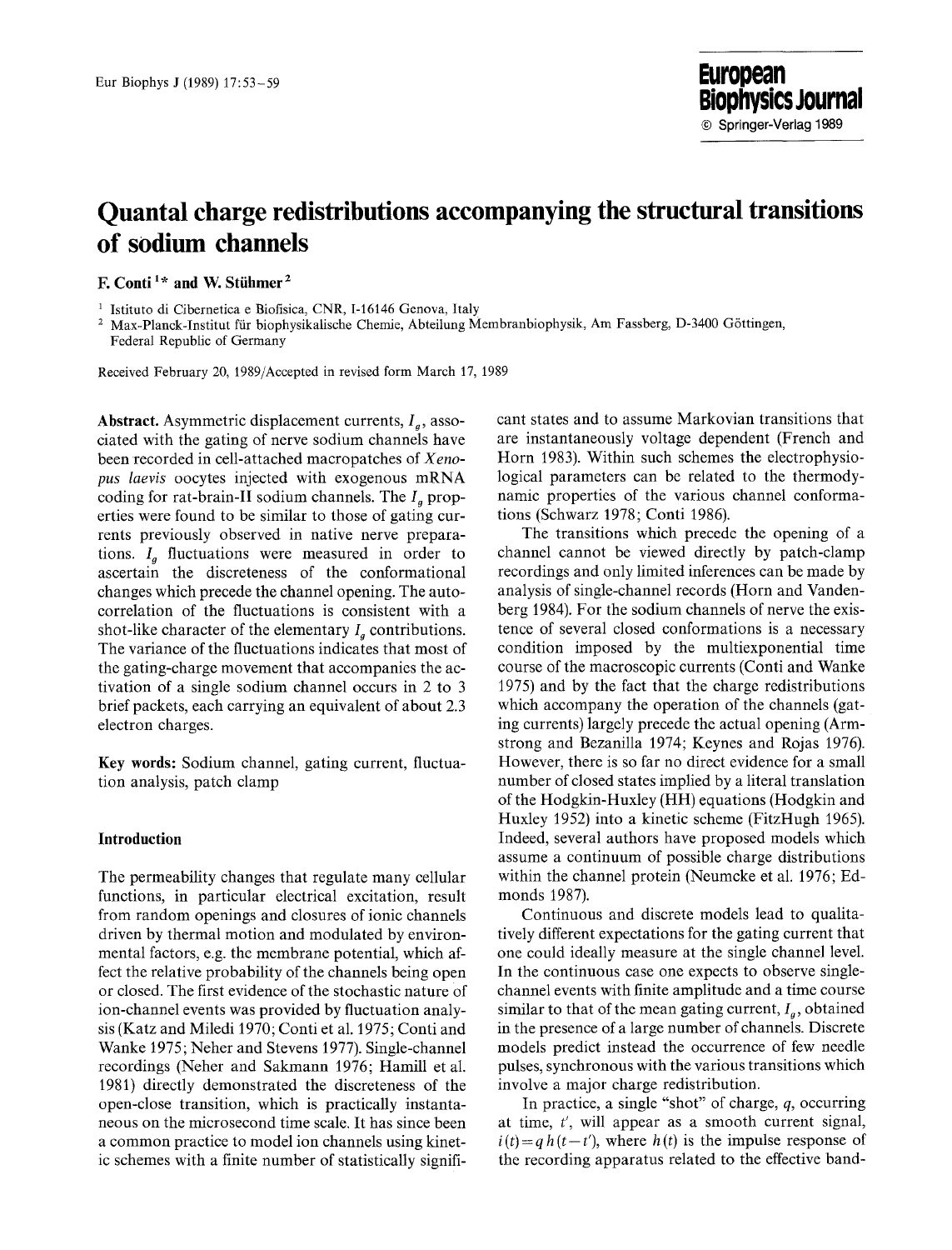width, B, by:

$$
B = \frac{1}{2} \int_{0}^{\infty} h^{2}(t) dt.
$$
 (1)

For an 8-pole Bessel filter B is very close to the 3-dB cut-off frequency,  $h(t)$  is a bell-shaped function that has a half width of about  $1/(2B)$  and reaches a peak value of about 2B with a delay  $\theta = 1/B$ . When viewed through such a filter with  $B = 10$  kHz, a "shot" of 1 electron charge  $e_0 = 1.6 \cdot 10^{-19}$  C would appear as a current signal with about 3 fA amplitude and about 50 gs width. This current is about 100 times too small to be resolved with present patch-clamp technology, but its quantal nature may still be revealed by the analysis of macroscopic fluctuations.

We report here measurements of gating-current noise in cell-attached macropatches of *Xenopus laevis*  oocytes injected with exogenous mRNA coding for rat-brain-II sodium channels (Noda etal. 1986; Stühmer et al. 1987). This preparation provides excellent recordings of apparently normal sodium currents in very low background noise conditions (Stühmer et al. 1987). A brief report of the experimental results has appeared (Conti and Stühmer 1988). The underlying theory is particularly simple for unidirectional gating currents, as those expected following saturating step depolarizations, or step repolarizations to large negative potentials.

#### **Theory**

Let  $p(t')$  be the probability density that a gating tran-. sition translocating a charge  $q_i$  occurs at time  $t'$ . Provided  $p(t)$  varies slowly in comparison to  $h(t)$ , the mean and the mean square of the "single-gate" current observable in repeated trials will be given by:

$$
\langle i_j(t) \rangle = q_j \int_0^t h(t-t') p(t') dt \approx q_j p(t-\theta)
$$
  

$$
\langle i_j^2(t) \rangle = q_j^2 \int_0^t h^2(t-t') p(t') dt \approx 2B q_j^2 p(t-\theta)
$$

and the variance of such measurements,

$$
\sigma_i^2(t) = \langle i_j^2(t) \rangle - \langle i_j(t) \rangle^2
$$

can be expressed as:

$$
\sigma_j^2(t) = 2B q_j^2 p(t-\theta) \left( 1 - \frac{p(t-\theta)}{2B} \right).
$$
 (2)

For N independent single-gate events the mean,  $I_a$ , and the variance,  $\sigma_q^2(t)$ , of the total gating current are given by:

$$
I_g(t) = \sum_{1}^{N} q_j p(t - \theta)
$$
  

$$
\sigma_g^2(t) = \sum_{1}^{N} \sigma_j^2(t).
$$

If each event is characterized by the same  $p(t)$ :

$$
I_g(t) = Qp(t - \theta)
$$
\n(3)

$$
\sigma_g^2(t) = 2 B z_a e_0 I_g(t) \left( 1 - \frac{I_g(t)}{2 B Q} \right),\tag{4}
$$

where:

$$
Q=\sum_{1}^{N} q_{j}
$$

is the total gating charge, and where:

$$
z_a e_0 = \left(\sum_j q_j^2\right)/Q
$$

is an apparent single-gate charge that coincides with the charge actually carried by each single-gate event when the  $q_i$ 's are all identical. More generally, suppose that  $I_a(t)$  is made of contributions from independent identical channels, but several steps carrying different charges,  $z_1 e_0$ ,  $z_2 e_0$ , ...,  $z_n e_0$ , contribute to the total charge movement,  $ze_0$ , occurring within each single channel. Then, the apparent single-gate valence in Eq.  $(4)$  is given by:

$$
z_a = \frac{\sum_{k=1}^{n} z_k^2}{z} \,. \tag{5}
$$

In this case  $z_a$  depends on the partition of z among different steps, and it can only be stated that at least one of the  $z_i$ 's exceeds or equals  $z_a$ , while none of them can exceed  $\sqrt{z z_a}$ .

Apart from the generalization to transient phenomena involving a finite total charge transfer, Eq. (4) is similar to that of classical shot noise (Schottky 1918; see e.g. DeFelice 1981). It predicts that gating currents of 50 pA resulting from quantal charge movements with  $z_a = 1$  would show root mean square fluctuations of about 400 fA when recorded with  $B = 10$  kHz. These fluctuations are comparable in size to the background noise of a good patch-clamp recording system.

## **Materials and methods**

*Xenopus laevis* oocytes were isolated, injected with exogenous mRNA coding for rat brain type II sodium channels (Noda et al. 1986; Stühmer et al. 1987) and freed of the folicular and vitelline membrane (Methfessel et al. 1986). Currents were recorded from cell-attached macro-patches as described by Stühmer et al. (1987). The extracellular medium and the pipette filling solution for ionic current measurements were normal Ringer's solution (in mM: 115 NaCl, 2.5 KCl, 1.8 CaCl<sub>2</sub>, 10 HEPES, pH 7.2).  $I_a$  measurements were made in sodium-free solutions *(Tris<sup>+</sup>*, replacing Na<sup>+</sup>) containing in addition  $1 \mu M$  tetrodotoxin (TTX). Raising TTX to 30  $\mu$ M did not affect the results. The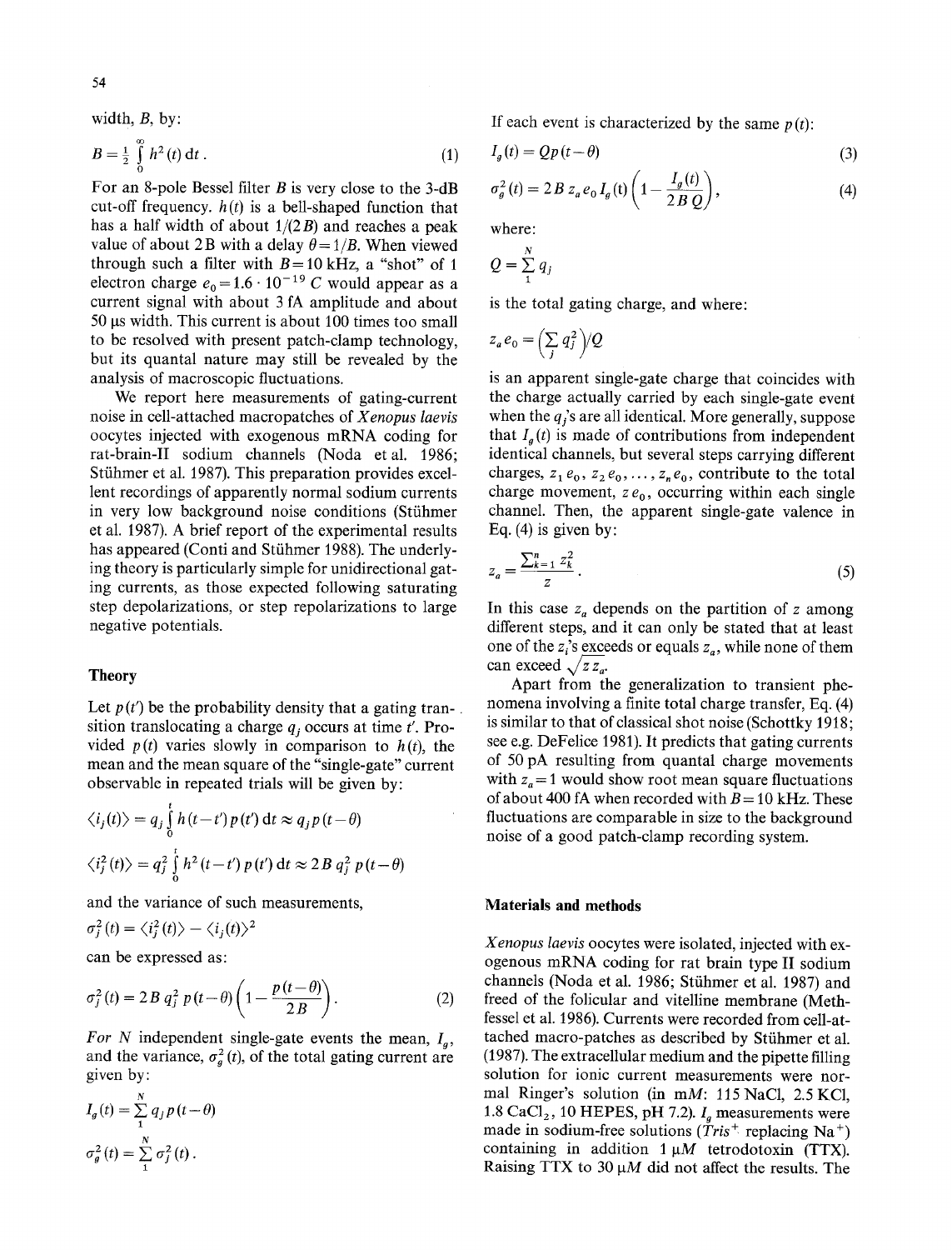55

voltage stimulation and the acquisition of patch-currents were controlled by a computer (DEC-PDP-11/ 73) using a special purpose program in Brown-BASIC. Before being fed to the computer, the output of the patch-clamp amplifier (EPC-7, List Electronics) was filtered by an 8-pole Bessel filter (Frequency Devices LP 902). The stimulation protocol for  $I_a$  measurements consisted of several groups of 20 repetitions of step depolarizations to various test potentials from a conditioning level of  $-140$  mV kept for 12 ms. The series began and ended with two control stimulation groups having the same temporal pattern but test potentials to  $-120$  mV or  $-160$  mV, respectively. The responses to the control stimulations were used in the off-line analysis for subtraction of the linear component of membrane currents.

Noise measurements were obtained from the analysis of repeated trials as in the standard non-stationary fluctuation analysis of ion-channel noise (Sigworth, 1977). The collected ensembles of records consisted of alternating groups of 100 responses to test stimulations and 10 responses to control stimulations. Test records were obtained by pulsing to potentials between 0 and 20mV from holding potentials of  $-120$  mV or  $-100$  mV. Control responses were obtained from an identical temporal pattern of stimulation in which the pulses consisted of 20 mV hyperpolarizing steps. Differences between two successive test records were used for the analysis of the fluctuations (Conti et al. 1980). The mean control record was appropriately scaled and used to subtract the linear response of the patch from the mean test record to obtain an accurate measurement of the mean gating current  $I_a$ . Repeated stimulations could be applied at a rate of  $5 s^{-1}$  and a minimum of 600 records were collected in each noise measurement. In the experiment shown in the Fig. 2 the voltage stimulation was a step function. In other experiments, particularly when the initial gating current exceeded 100 pA, the stimulating voltage pulse was passed through an RC filter with 100 us time constant. This avoided saturation of the amplifier in the high-gain range which yields the lowest noise referred to input. In these cases B was reduced to 5 kHz. The variance of the fluctuations,  $\sigma^2(t)$ , was estimated from the average square of difference records at any time during a stimulation cycle.

#### **Results**

### *Macroscopic gating currents*

Figure 1 A shows a series of gating-current responses produced by step depolarizations to various voltages between  $-100$  mV and  $+40$  mV in steps of 20 mV



Fig. 1. A. Sodium gating currents,  $I_a$ , recorded from a membrane patch of *Xenopus* oocyte containing about 15,000 exogenous sodium channels. Test potentials from  $-100$  mV to  $+40$  mV increasing in steps of 20 mV. Recording bandwidth:  $B = 8$  kHz. Temperature:  $T = 15$ °C. The break in the time axis represents an interval of about 1 ms. B Comparison of the voltage dependencies of the gating charge, Q, *(fidl dots)* and the activation-probability of soidum currents,  $P<sub>o</sub>$ , *(full squares)*. The two sets of data were obtained from different oocytes. The continuous lines show the least-squares fit of either plot according to Eqs. (6) and (7), respectively, with:  $Q_0 = 16.1$  fC,  $V_g = -34.8$  mV,  $z_a = 2.2$ ; and  $V_m = -40$  mV,  $z_m = 2.4$ .  $P_a$  was estimated by assuming that the extrapolation to time zero of the exponential inactivation of sodium currents gives the steady-state current, I', that would be reached in absence of inactivation. An empirical function,  $f(V)$ , accounting for the non-linear current-voltage relationship of sodium channels was obtained from instantaneous *I-V* relations in tail-current measurements (Stimers et al. 1985). I' was divided by  $f(V)$  and normalized to its asymptotic value at large depolarizations to yield the  $P<sub>o</sub>$  data

following a conditioning pulse to  $-140$  mV. The responses were recorded with a bandwidth of 8 kHz. Notice that the "off" responses following the four largest depolarizations overlap almost exactly. This is due both to the saturation of the "on-charge" displacement (Fig. 1 B) and to the increase in "off-charge" immobilization brought about by a more complete inactivation of the channels at the end of the larger pulses (Armstrong and Bezanilla, 1977). For each voltage, V, the total gating charge,  $Q$ , was measured by integrating  $I<sub>g</sub>(t)$  over the 2 ms period of the test pulse. A nor-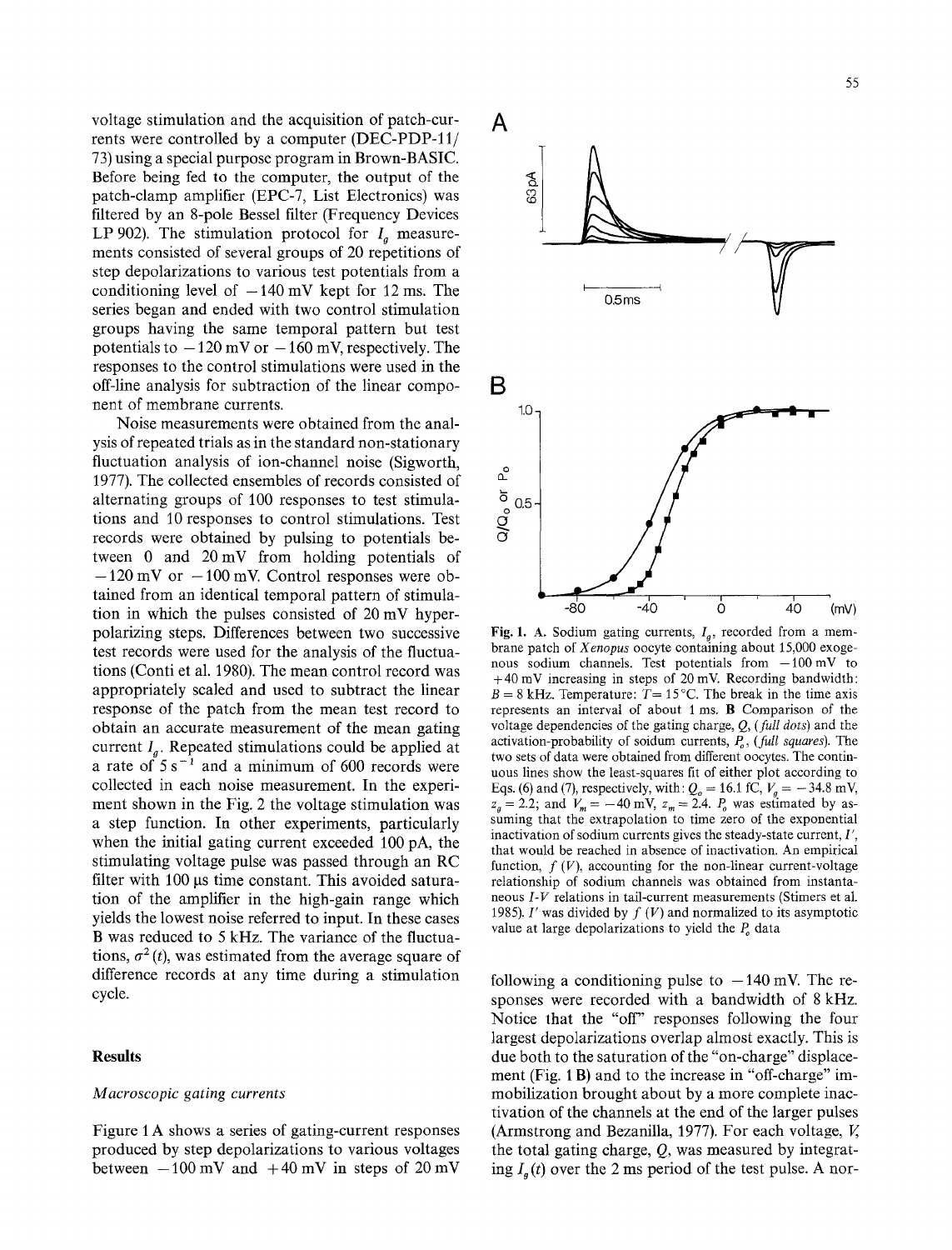

Fig. 2. The relationship between mean gating currents and their mean squared fluctuation in repeated measurements. A Average of 1.730  $I_a$  responses to the same test depolarization at  $+20$  mV from a holding potential of  $-100$  mV. B Noisy trace: mean square fluctuation of the  $I<sub>a</sub>$  recordings, offset by the mean baseline variance  $(0.42 \text{ pA}^2)$ ; smooth trace: expected variance of the shot-noise from gating-charge quanta with an estimated valence  $z_a = 2.2$  (Eq. (4); see also Fig. 3). Notice that the same  $z_a$ , but different  $Q$ 's (respectively 13.3 fC and 4.3 fC), were used to draw the smooth line for the pulse and for the tail data. In A and B the break in the time axis represents an interval of about 2 ms. Recording bandwidth:  $B = 8$  kHz. Temperature:  $T = 15^{\circ}$ C

Table 1. Total charge,  $V_a$  and single-shot charge

| File | Q.<br>[fC] | $V_{a}$<br>[mV] | $z_a$             |
|------|------------|-----------------|-------------------|
| N35  | 8.8        | $-16.7$         | 2.3               |
| N36A | 8.2        | $-21.5$         | 2.4               |
| N36B | 8.6        | $-16.1$         | 2.0               |
| N47  | 30.7       | $-13.0$         | 1.8               |
| N48  | 28.7       | $-17.3$         | 1.7               |
| N49  | 29.2       | $-17.1$         | 2.2               |
| N50  | 28.8       | $-20.7$         | 1.8               |
| Q48  | 6.0        | $-49.3$         | 2.2               |
| N92  | 16.1       | $-34.8$         | 2.2               |
|      | Mean:      | $-23 (\pm 12)$  | $2.07 (\pm 0.25)$ |

malized plot of  $Q$  vs.  $V$  is shown in Fig. 1B, together with a plot of the open-channel probability,  $P<sub>o</sub>$ , estimated in a different oocyte by analysis of the macroscopic sodium currents recorded in the absence of TTX.

The gating current data of Fig. 1 are qualitatively similar to those obtained from squid axons and frog nodes of Ranvier (Armstrong and Bezanilla 1974; Keynes and Rojas 1976; Neumcke et al. 1976) except that the *Q-V* plot apparently does not show the shoulder at potentials negative to  $-60$  mV, which is often found in the squid preparation (Keynes 1983; Stimers et al. 1985). The continuous lines in Fig. 1 B are least squares fits of Q and  $P<sub>a</sub>$  data, respectively, according to

the following equations:

$$
Q = Q_o / \left(1 + \exp\left(-z_g e_0 \frac{(V - V_g)}{kT}\right)\right) \tag{6}
$$

$$
P_o = 1/\left(1 + \exp\left(-z_m e_0 \frac{(V - V_m)}{k T}\right)\right)^3\tag{7}
$$

with  $Q_o=16.1$  fC,  $V_g=-34.8$  mV,  $z_g=2.2$ ; and  $V_m=$  $-40$  mV,  $z_m = 2.4$ . The values of  $V_m$  and  $z_m$  are close to the mean values typically found for these Na channels when expressed in oocytes (Stühmer et al. 1989). Values of  $Q_{\rho}$ ,  $V_{\rho}$  and  $z_{\rho}$  from nine different experiments are given in Table 1.

#### *Fluctuation measurements*

Figure 2A shows the average of nearly 2000 gating current responses to step depolarizations to a test potential,  $V_r = +20$  mV from the holding potential,  $V_H = -100$  mV. The records were obtained from the same oocyte shown in Fig. 1 A with  $B = 8$  kHz. Linear components were subtracted using appropriately scaled control responses to steps from  $-100$  to  $-120$  mV. The mean records obtained from the first 200 and from the last 200 trials of the same series were not appreciably different from the overall mean, showing that the  $I_a$  response was stable during the 7 min period of the whole measurement. All experiments reported here satisfied this condition of stability, which is necessary for trustworthy measurements of random fluctuations.

Figure 2B shows the change in the fluctuation variance,  $\sigma^2$ , produced at the onset and the end of the test pulse. The relatively smooth line in Fig. 2B was drawn assuming  $\sigma^2$  to be the sum of a constant background value,  $\sigma_B^2$  and a time-dependent term related to the  $I<sub>g</sub>$  shown in Fig. 2A according to Eq. (4) with  $z_a = 2.2$ . The latter value was obtained from the least squares fit of  $z_a$  to the  $\sigma_g^2 - I_g$  relationship during the test pulse as shown in Fig. 3.

The good fit of the simple theory to the entire time course of  $I_a$  and  $\sigma^2$  data justifies the assumption that partial gating-charge movements proceed independently and with similar kinetics. For voltage steps from  $V_H$  near  $-100$  mV to  $V_T > 0$ , this assumption is also supported by the observation that the decays of both the "on" and the "off"  $I_a$  are single exponentials: in the example of Fig. 2 A the time constants of the best fits of these exponentials were 100 and 70  $\mu$ s, respectively.

A most important feature of the results shown in Fig. 2B is that the same  $z_a$  fits the fluctuations of both the "on" and the "off" phase of  $I_g$ , although the charge which is free to move back during the early phase of repolarization is only one third of that displaced dur-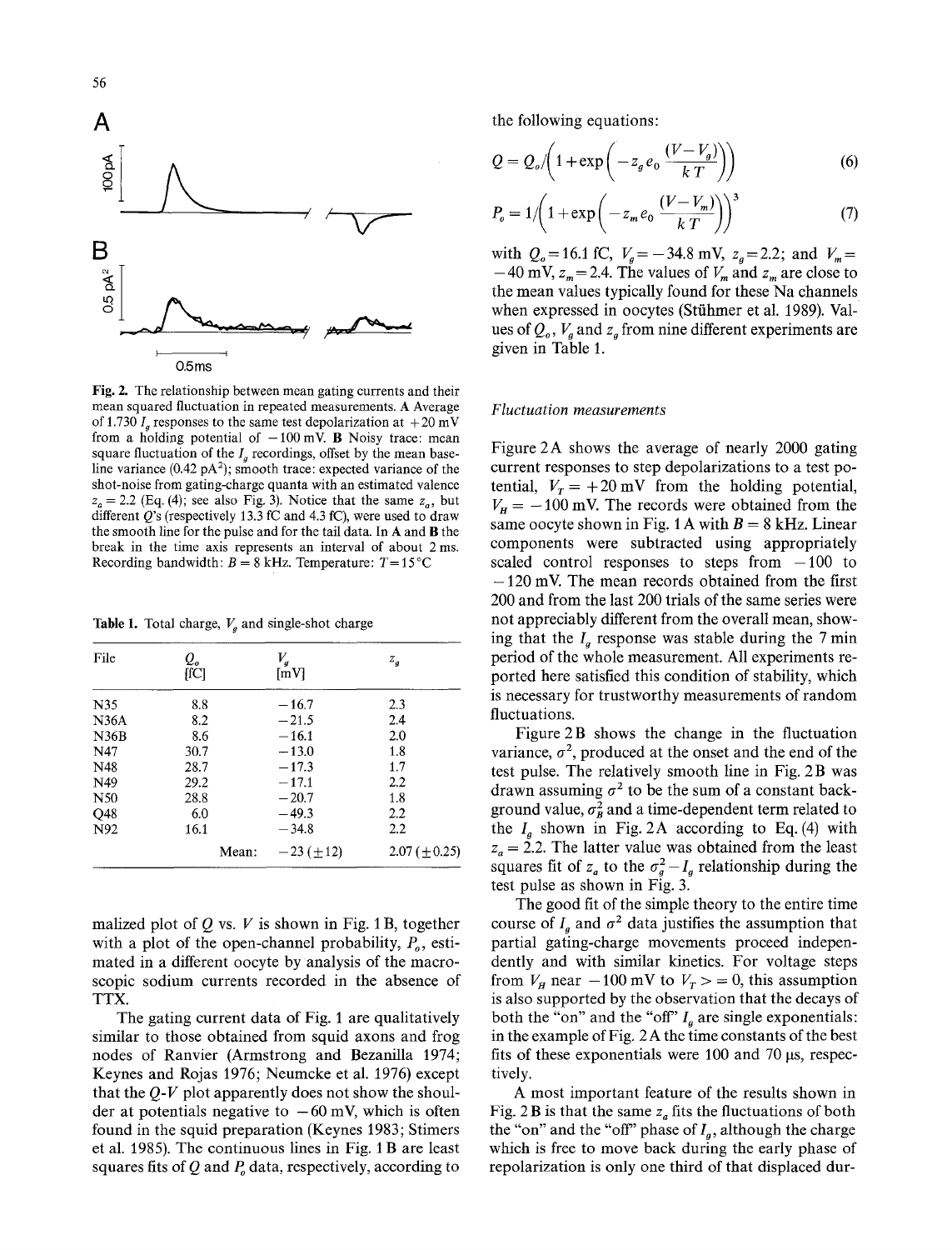

Fig. 3. Plot of the variance vs. mean data of Fig. 2 during the pulse interval starting at the apparent peak of the  $I<sub>a</sub>$  response; the continuous line is the least-squares fit of the variance- $I_a$ relation as sum of a constant background and the shot-noise of Eq. (4) with  $z_a = 2.2$ . Notice that the variance axis is offset by about the baseline variance  $(0.42 \text{ pA}^2)$ . For convenience of display the data are shown condensed in bins obtained by dividing the  $I_a$  values in 20 equal intervals. The error bars represent  $±$  standard deviations, estimated according to the measured variance taking into account both the number of trials used for estimating the mean and the variance and the number of data points in each bin



Fig. 4. A Time course of the average gating current,  $I_a$ , from the same experiment illustrated in Fig. 2, shown on an expanded time scale. B Autocovariance of the fluctuations during the development of the  $I<sub>g</sub>$  response. C Autocovariance of the baseline fluctuations. Each fluctuation autocovariance function was measured as the average product of the fluctuation at the respective reference time and the fluctuations at any other time of the stimulation cycle. The decay phase of  $I<sub>g</sub>$  is well fitted by a single exponential with a time constant of  $100 \mu s$ , whereas both autocovariances in B and C drop to negligible values within one sampling interval  $(25 \mu s)$ 

**Table** 2. Results

| File | B<br>[kHz] | $V_H^{}$<br>$\lceil mV \rceil$ | $V_T$<br>[mV] | Q<br>[IC] | $z_a$              | s.d.    | $\sigma_B^2$<br>[pA] | N.Rec. |
|------|------------|--------------------------------|---------------|-----------|--------------------|---------|----------------------|--------|
| N32  | 5          | $-120$                         | 20            | 8.5       | 2.4                | 0.2     | 0.15                 | 2.200  |
| N52  | 5          | $-100$                         | 20            | 23.4      | 2.2                | 0.3     | 0.34                 | 750    |
| N55  | 5          | $-120$                         | $\mathbf{0}$  | 7.2       | 3.0                | 0.6     | 0.21                 | 900    |
| N56  | 5          | $-100$                         | 20            | 6.5       | 2.8                | 0.7     | 0.21                 | 870    |
| N62  | 5          | $-100$                         | 20            | 10.7      | 2.3                | $0.2\,$ | 0.086                | 850    |
| N63  | 5          | $-120$                         | $\Omega$      | 15.7      | 2.0                | 0.2     | 0.089                | 680    |
| N65  | 5          | $-100$                         | 20            | 64.5      | 2.3                | 0.2     | 0.69                 | 870    |
| N66  | 5          | $-120$                         | 0             | 86.8      | 2.3                | 0.2     | 0.66                 | 930    |
| N67  | 5          | $-120$                         | 0             | 29.6      | 2.2                | 0.2     | 0.19                 | 810    |
| K69  | 5          | $-100$                         | 10            | 7.8       | 2.6                | 0.4     | 0.12                 | 560    |
| N80  | 5          | $-100$                         | 20            | 3.7       | 2.8                | 0.2     | 0.073                | 1,690  |
| K83  | 10         | $-100$                         | 10            | 5.2       | 2.1                | 0.4     | 0.079                | 640    |
| N90  | 5          | $-100$                         | 20            | 12.9      | 2.4                | 0.2     | 0.14                 | 1.530  |
| N93  | 8          | $-100$                         | 20            | 13.3      | 2.2                | 0.1     | 0.42                 | 1.730  |
|      |            |                                |               | Mean:     | $2.3 \ (\pm 0.05)$ |         |                      |        |

ing the test pulse (Armstrong and Bezanilla 1977). This agrees with the finding in the frog node of Ranvier, that "on" and "off" charge movements have the same voltage dependence (Dubois and Schneider 1982), indicating that both the immobilizable and the non-immobilizable gating charges have the same valence. As discussed later, the independence of  $z<sub>a</sub>$  on the number of allowed charge-carrying transitions suggests an approximately even distribution of the total gating charge between its most significant contributions.

The results of noise measurements performed on 14 different patches are summarized in Table 2. The  $z_a$ estimates have a mean value of 2.3 and lie in the narrow range of 2.0 to 3.0, while  $\sigma_B^2$  and Q vary by more than a factor of 10 due to variations in patch area and channel expression. The narrow range of  $z_a$  suggests that major contaminations from recording artifacts are unlikely, because these are expected to produce excess variance which increases with the square of the signal rather than linearly with  $I_a$  (see Eq. 4). Independent tests on membrane patches from non-injected oocytes showed neither appreciable gating currents nor the related excess noise. Likewise, oocytes with a poor expression of exogenous channels failed to produce a significant  $I<sub>q</sub>$  and any pulse-correlated change of membrane noise.

The hallmark of the shot-like character of the elementary contributions to the excess noise was the noncorrelation of fluctuations separated by more than the response time of the recording system. Figure 4 compares the autocovariance of the fluctuations centered at 0.5 ms before the test pulse with the autocovariance centered at the peak of the  $I<sub>a</sub>$  response. Both decay to negligible values with a time course dictated by the recording system and much faster than the  $I_q$  response. Thus, at the highest time resolution that we could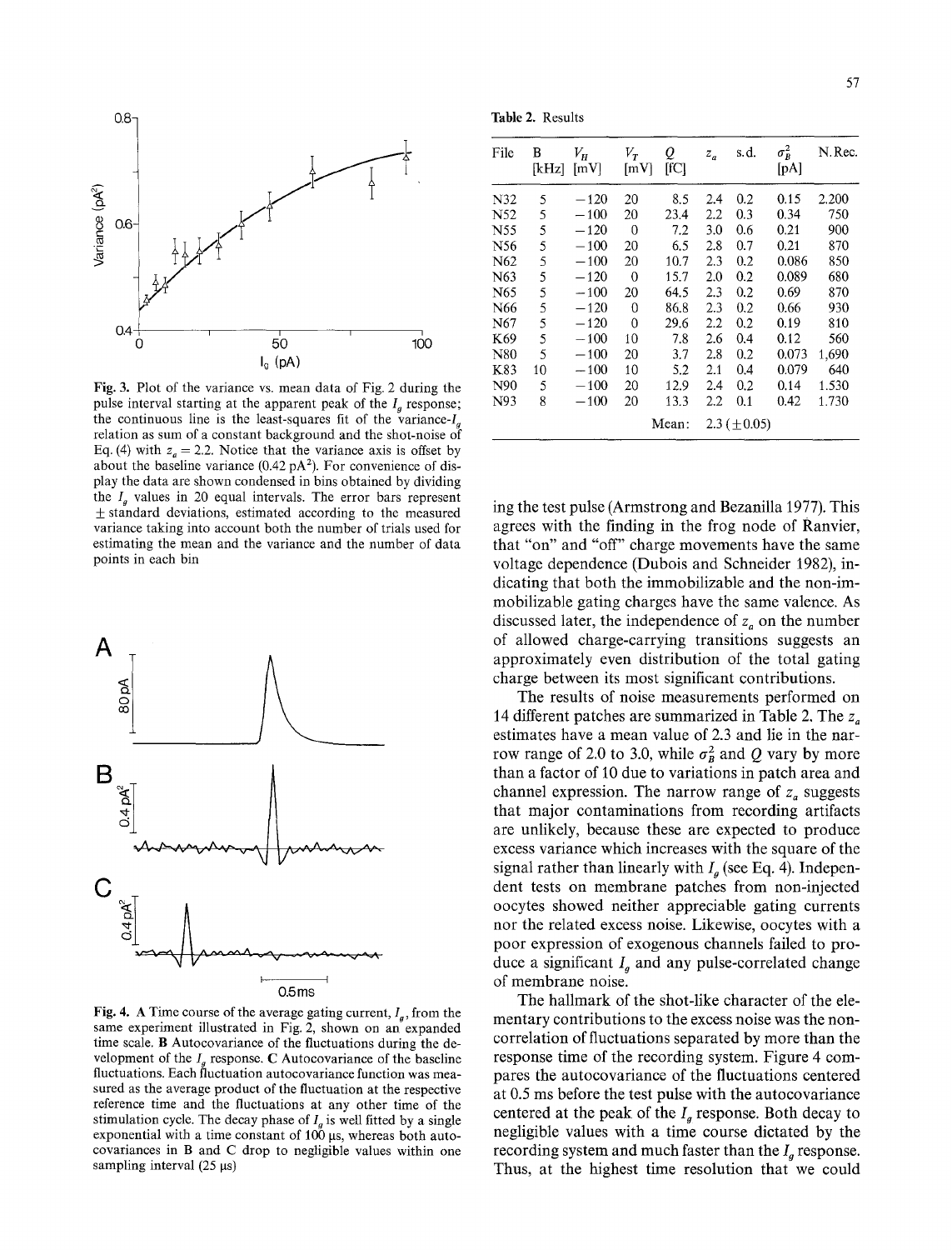obtain in this study, gating-current fluctuations are indistinguishable from white noise, as expected from the superimposition of uncorrelated shot events. However, it should be stressed that by "shot event" we mean the movement of a finite charge packet having a

maximum spread in time of about  $25 \mu s$ .

### **Discussion**

The voltage sensitivity of sodium channels must arise from large charge redistributions accompanying their structural transitions. From the voltage dependence of macroscopic sodium currents and gating-charge movements one can estimate the total charge,  $ze_0$ , which is displaced across the membrane in the transition of a single channel from the most favoured state at very negative potentials to the open state. In squid giant axons the transition of non-inactivated sodium channels, from their equilibrium state-distribution at  $-40$  mV to the all-open configuration, is estimated to involve a mean displacement of 4 electron charges per channel, whereas step depolarizations from  $-120$  to **-40** mV produce about 1/3 of the saturating levels of gating-charge movement (Stimers et al. 1985). This yields the estimate  $z=6$  for squid sodium channels. The same argument applied to rat-brain-II sodium channels expressed in oocytes (e.g. Fig. 1 B) leads to z estimates in the range of 6 to 8, with the uncertainty arising mostly from our inability to obtain both gating- and ionic-current data from the same oocyte.

The finding that the apparent single-gate charge estimated from noise data is about 1/3 of the total gating-charge  $(z_a \approx z/3)$  has important implications for the molecular mechanism of sodium channel gating. First, it provides direct evidence that a large portion of the gating charge moves by random steps that appear as discrete events on the time scale of normal electrophysiological processes. Furthermore, it confines the number and the size of the non-trivial components of  $ze<sub>0</sub>$  to narrower limits than those generally stated in connection with Eq. (5). Of great importance in this context is our additional finding that the same  $z_a \approx z/3$ accounts for both the "on" and the "off' gating-current fluctuations.

In most of our noise measurements the channels were fully inactivated at the end of the test pulse and only about  $1/3$  of  $ze_0$  appeared free to move back during the early phase of the "off' gating currents (Armstrong and Bezanilla 1977) (Fig. 2A). Since the apparent "off" single-gate is also about  $1/3$  of  $z e_0$ , we are forced to conclude that  $z_a \approx 2.3$  is the actual valence of the only significant charge movement which is not immobilized by inactivation. This implies in addition that the remaining (immobilizable) two thirds of  $ze_0$  should contain at least two components (because

they yield the same apparent valence of about *z/3*  while they carry a total valence of 2 *z/3),* at least one of which has a valence of the order of *z/3.* Indeed, the possible distributions of the immobilizable gating charge that satisfy Eq. (5) range between two extreme cases: a) one large component carrying a charge of about  $\frac{\sqrt{2}}{3}$  z  $e_0$ , combined with many very small additional components that account for the residual charge but do not yield any appreciable noise contribution; b) two major components carrying approximately the same charge  $\approx \frac{1}{3} z e_0$ . In any case, our results are inconsistent with models that assume a fragmentation of z into a large number of contributions which are each on the order of or smaller than unity (Stimers et al. 1985).

The hypothesis that the total gating charge per channel is equally distributed between three major voltage-dependent steps provides the most simple explanation of our present noise data. Two further independent arguments support this hypothesis. First, the single-gate valence estimated from noise measurements is very close to the value of the parameter  $z_a$ which yields the best fit of our *Q-V* plots according to Eq. (6). That equation is consistent with the assumption that sodium channel activation is controlled by independent voltage-gated transitions which all involve the same gating charge  $z_a e_0$  (Conti 1986). Furthermore, both  $z_a$  and  $z_g$  estimates agree closely with the  $z_m$  that fits the voltage dependence of sodium activation according to Eq. (7), which implies a simple HH-type of activation scheme in which the opening of a sodium channel is preceded by three independent steps each producing the same transmembrane charge movement  $z_m e_0$  (FitzHugh 1965). Within such scheme  $z_a$ ,  $z_a$  and  $z_m$  are indeed different experimental estimates of the same physical quantity.

The consistency of our results with a model of sodium channel with three independent activation steps is not in contrast with the current notion that the classical HH-scheme is inadequate to describe the inactivation process and its coupling to activating. Such inadequacy is demonstrated by several results of gatingcurrent and single-channel measurements, most noticeably the dependence of the inactivating transition on the state of activation (Armstrong and Bezanilla 1977; Aldrich et al. 1983) and the immobilization of two thirds of the gating charge while the channel is in the inactivated state (Armstrong and Bezanilla 1977). However, none of these observations appear to contradict in any obvious way the hypothesis that the major voltage-sensitive activation steps occur independently of each other and involve approximately the same charge redistribution.

From our data we cannot rule out the possibility that the activating steps carrying an effective quantal